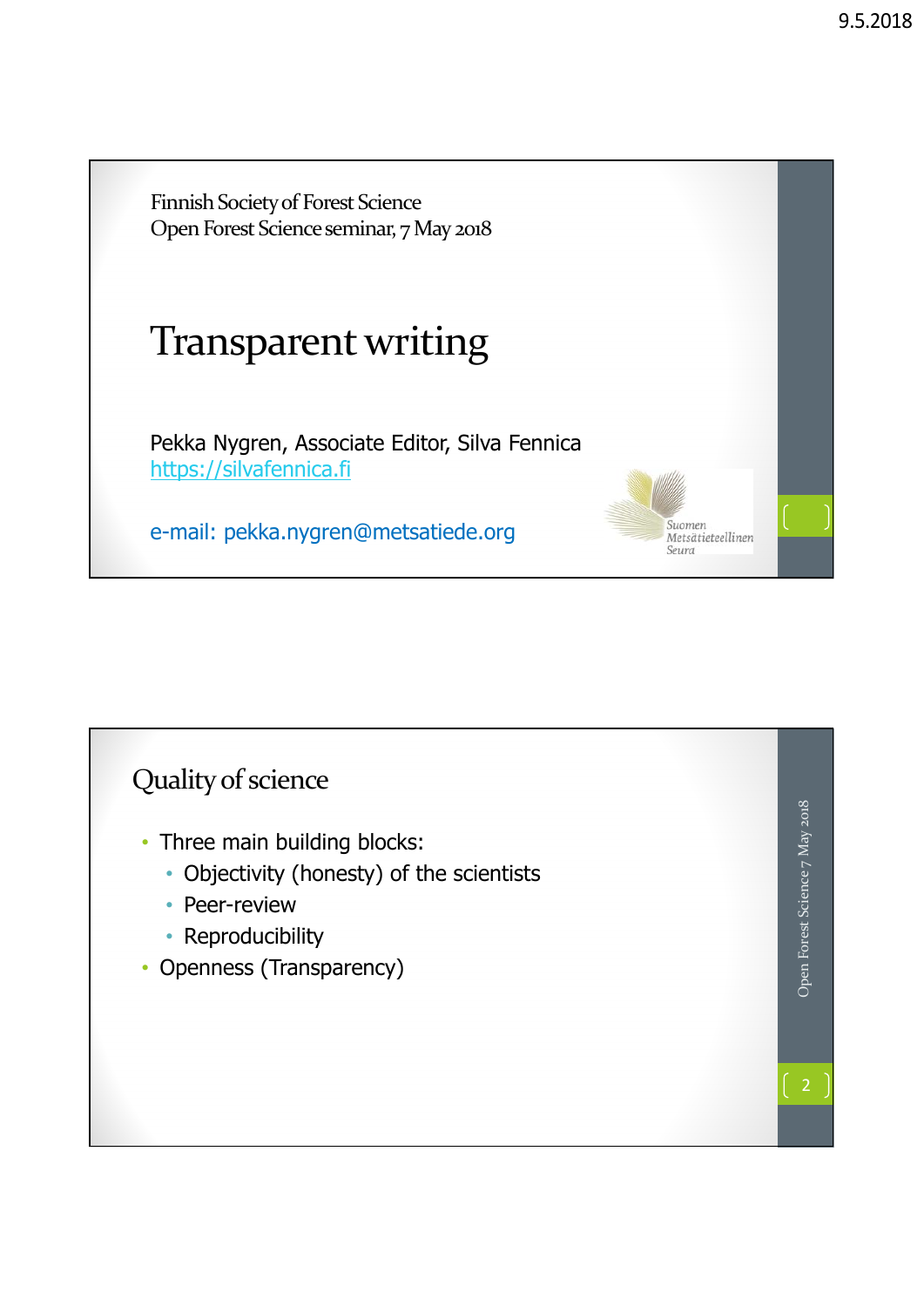

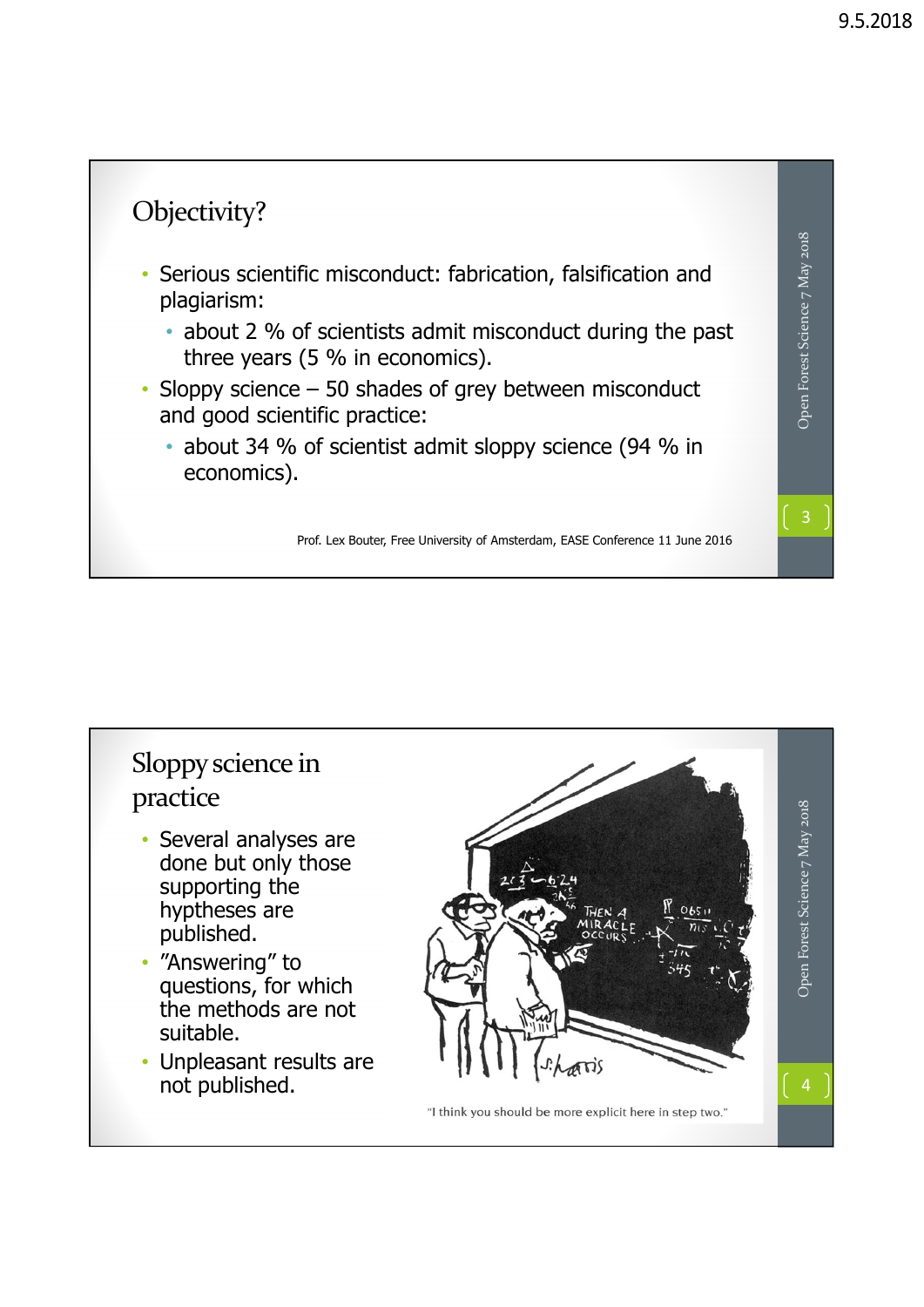## Peer‐review Open Forest Science 7 May 2018 Open Forest Science 7 May 2018 • Peer-review is considered to guarentee the quality of scientific publications. • Peer-review system is saturating because of the increasing publication volume: there are less qualified reviewers than authors; • e.g. in Silva Fennica, (rejection-% 65) six reviews are needed for each accepted article.  $\triangleright$  increasingly difficult to recruit reviewers,  $\triangleright$  the reviewers do not have time to do thorough reviews,  $\triangleright$  in the fragmented science, the best reviewers probably know the authors, or even collaborate with them.

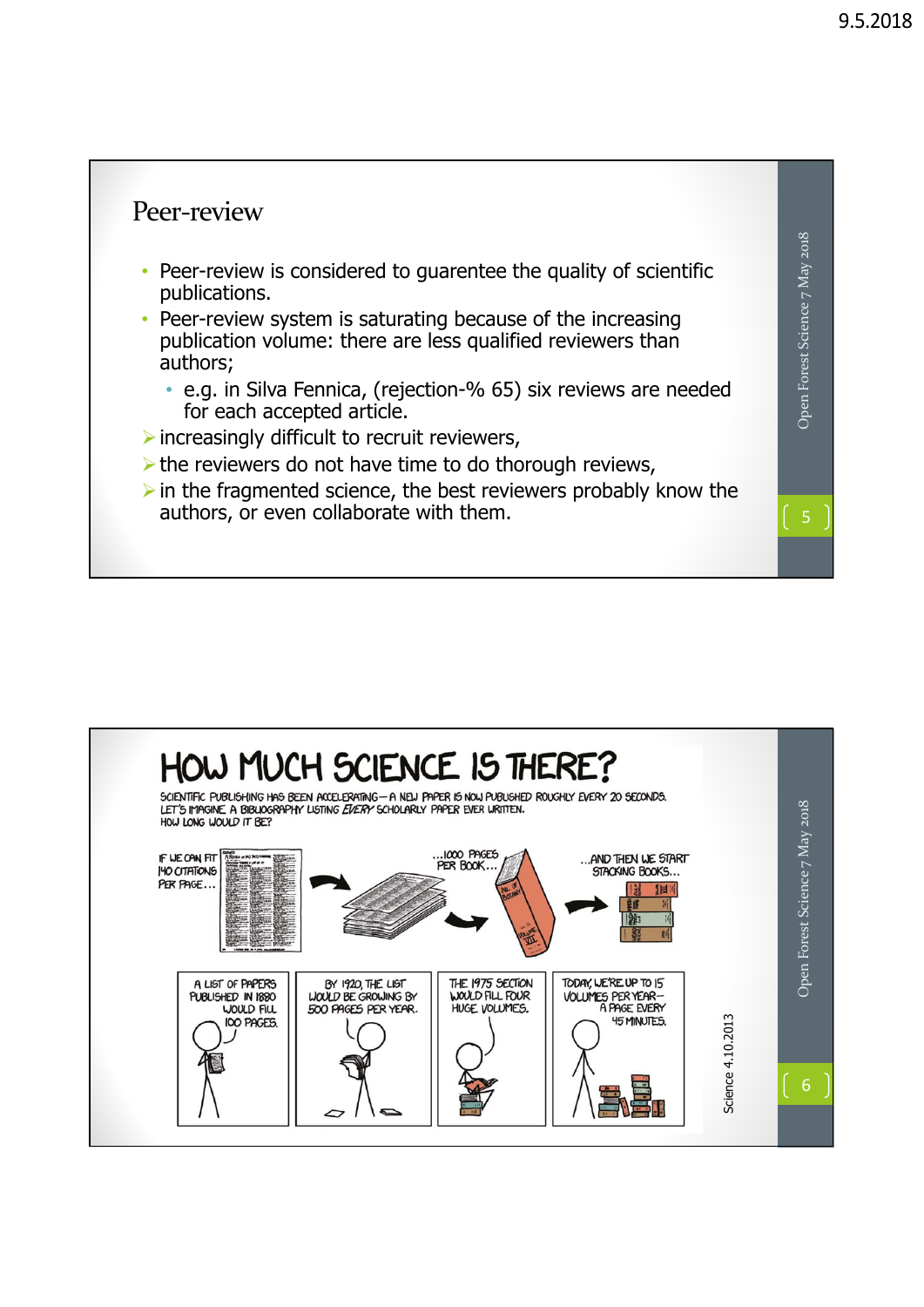## Fortunately, reproducibility helps to detect the problems with sloppy writing and peer-review - doesn't it? Open Forest Science 7 May 2018 Open Forest Science 7 May 2018 REPRODUCIBILITY **EDITORIA** Many psychology papers fail *replication test* Reproducibility An effort to repeat 100 studies yields sobering results, but SCIENCE ADVANCES ON A FO many researchers are positive about the process mists use to gain confidence in their<br>vas shaken by reports that a troubling Ш **All** u. experimental footing. The strategy was to By John Bohannon replicate a sample of published studies used in the largest effort yet to replicate psy-<br>
In an approach that Nosek has popular-chology studies has yielded both ized through the Center for Open Science, a **E CANCE** A nonprofit's effort to replicate 50 top cancer papers is shaking up labs ve re lis us fa di ga a **By Jocelyn Kaiser SCIENTIFIC INTEGRITY BIOMEDICAL RESEARCH Survey fraud test sparks battle** Calling all failed replication experiments Pew Research Center challenges statistical test New journal will publish methods, data, and results to show data and let people decide for  $\vert$  tool molecule to test becarotene's purp themselves and that's the otan base," case  $\vert$  mochanism acts "another care larm." By John Bohannor positives. The organization has gone so far<br>as to request Robbins and Kuriakose de- $- - - -$

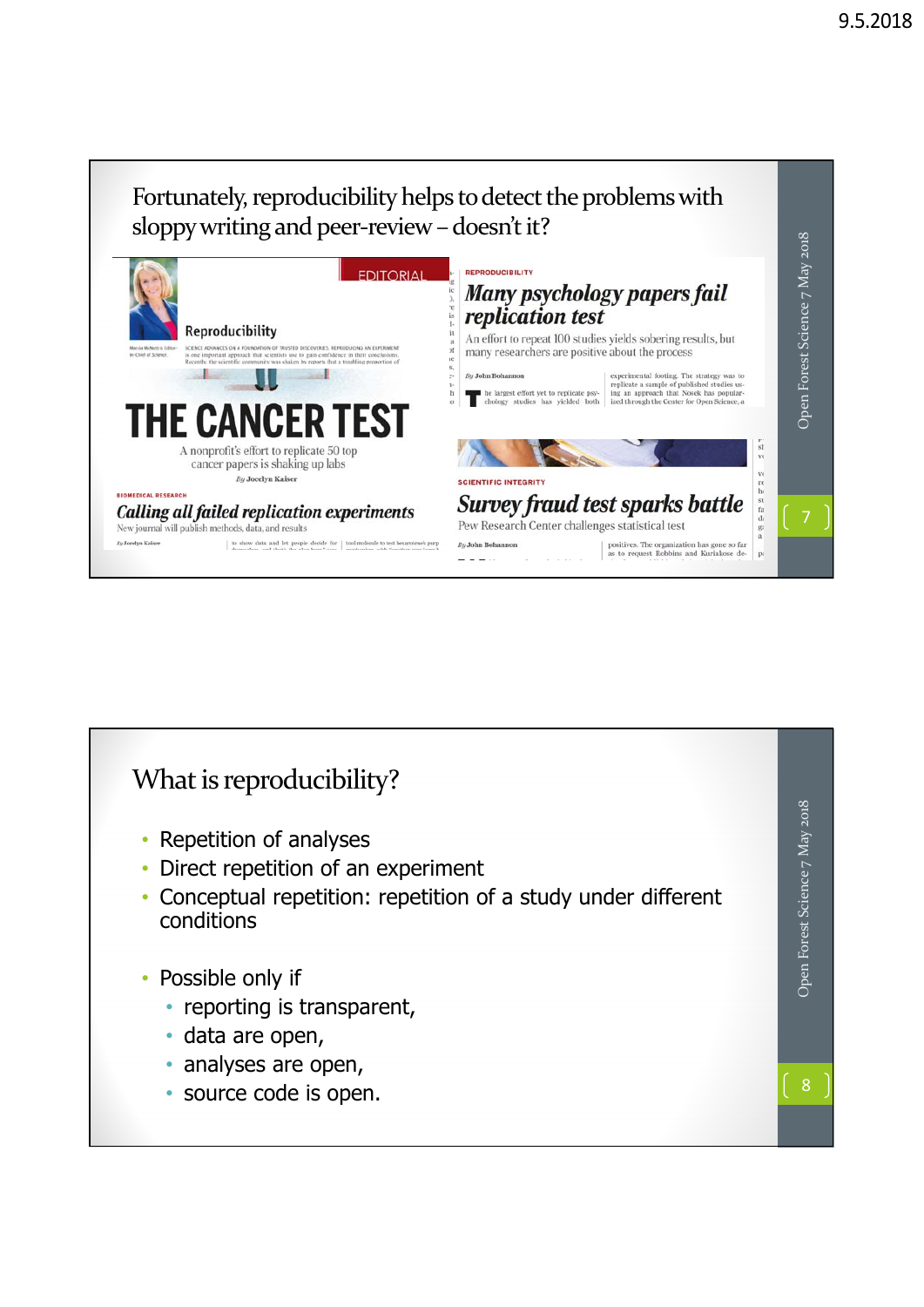

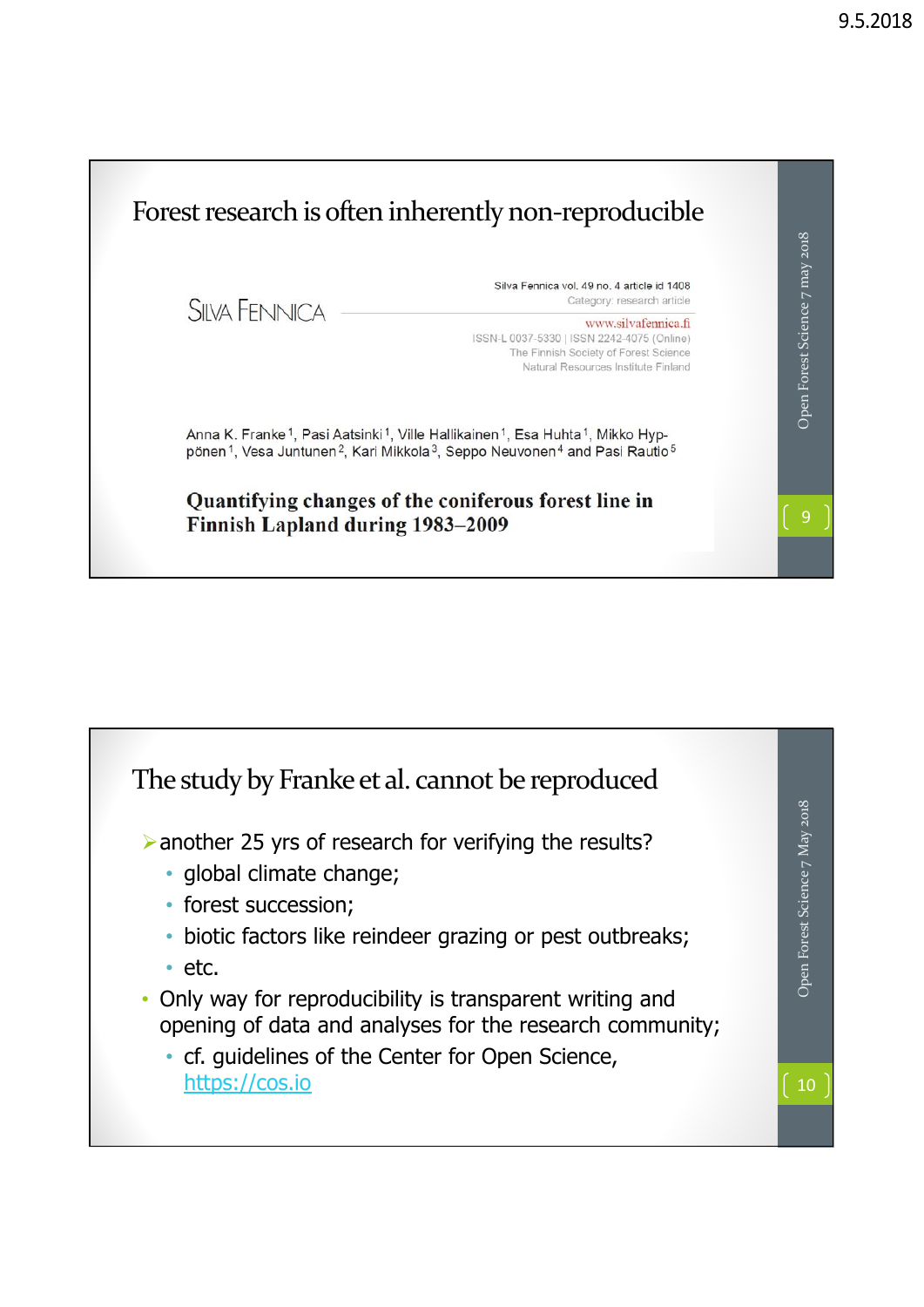

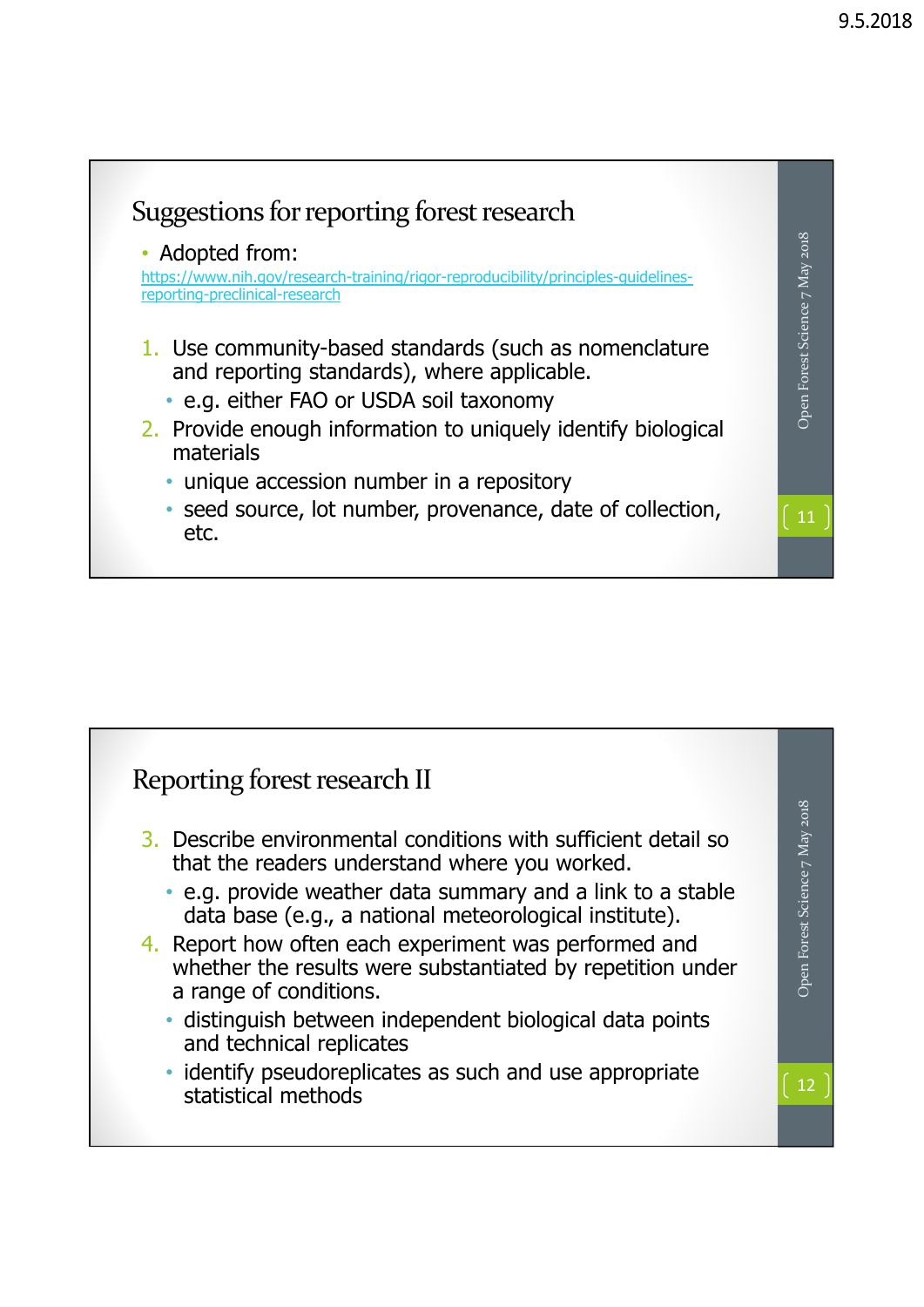

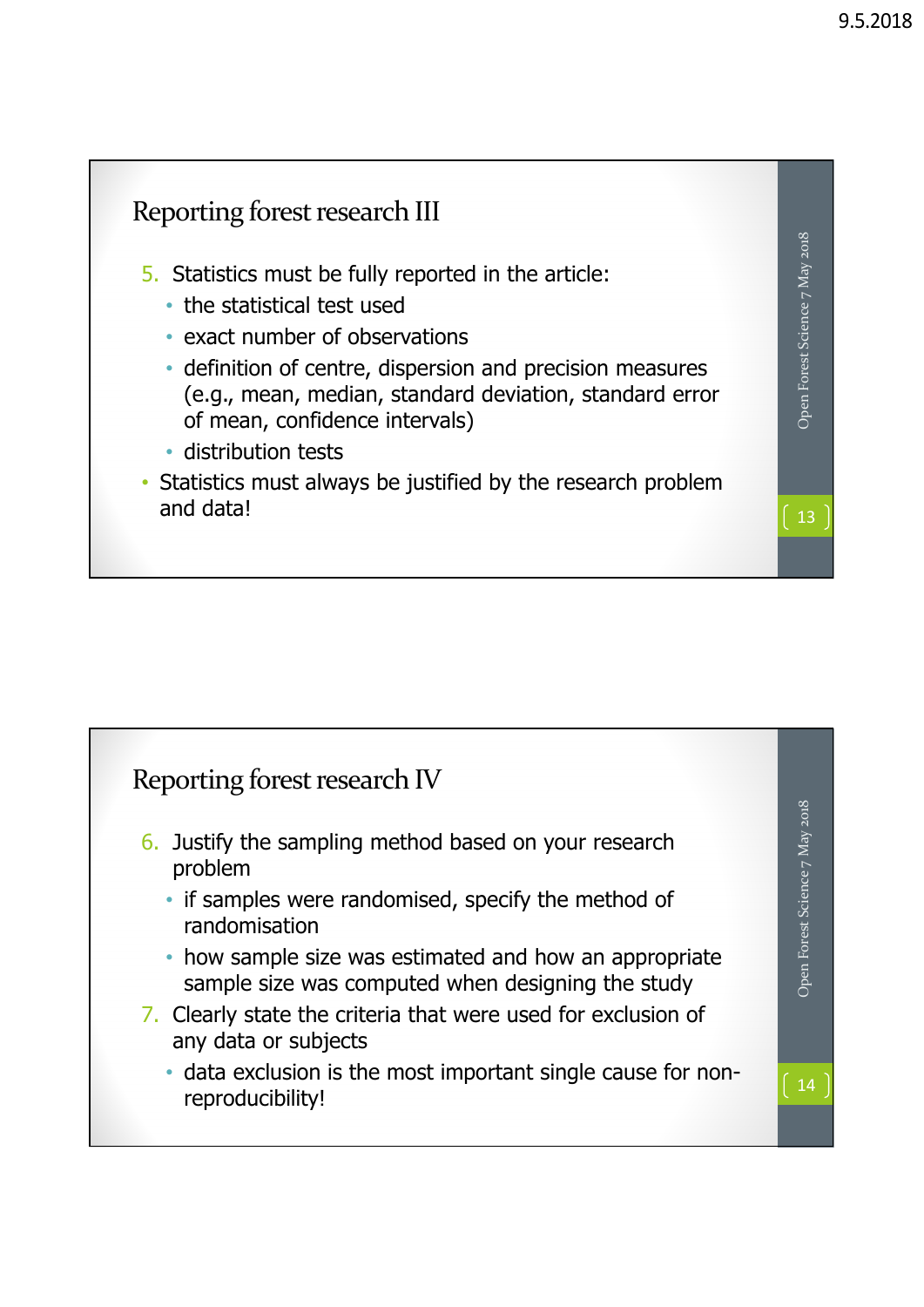